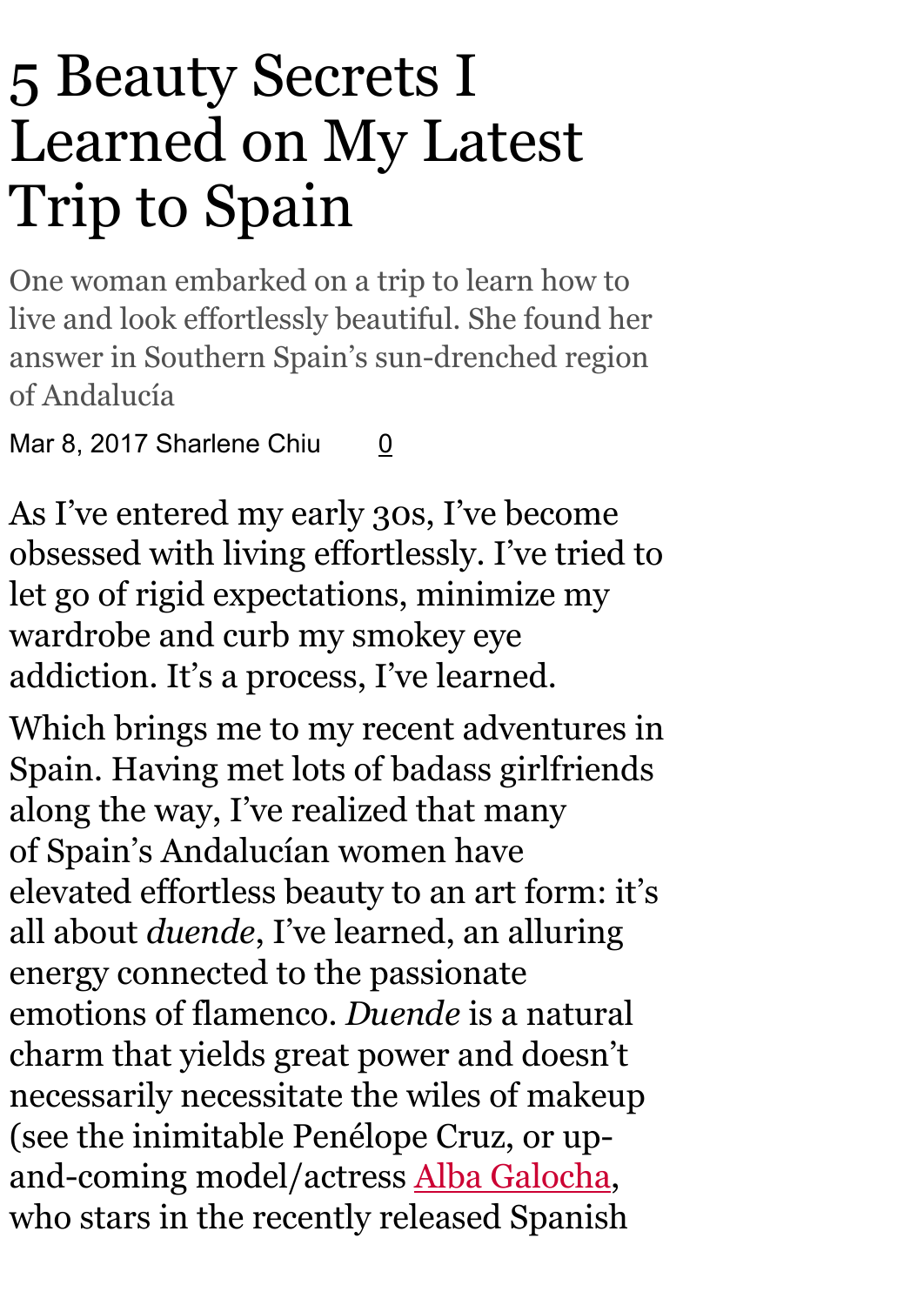## rom com *No culpes al karma de lo que te pasa por [gilipollas](https://www.youtube.com/watch?v=LpgfITqLfj4)*).

So to get in touch with my own *duende*, I'm embarking on another trip through Southern Spain's sun-drenched region of Andalucía—this time to immerse myself in local beauty practices just like the gorge goddesses do.



SHARLENE CHIU, ON THE STREETS OF CORDOBA, SET OUT TO DISCOVER THE SECRET TO LIVING EFFORTLESSLY (COURTESY: SHARLENE CHIU)

#### Practice #1: Eat, Slather, Love

In the heart of the Costa del Sol, Màlaga, I'm quickly schooled on the most vital ingredient to health, diet and beauty: olive oil. Road tripping through Andalucía, with pit stops in Granada, Úbeda and Córdoba, I see bottles of locally produced, hearthealthy extra virgin olive oils ranging in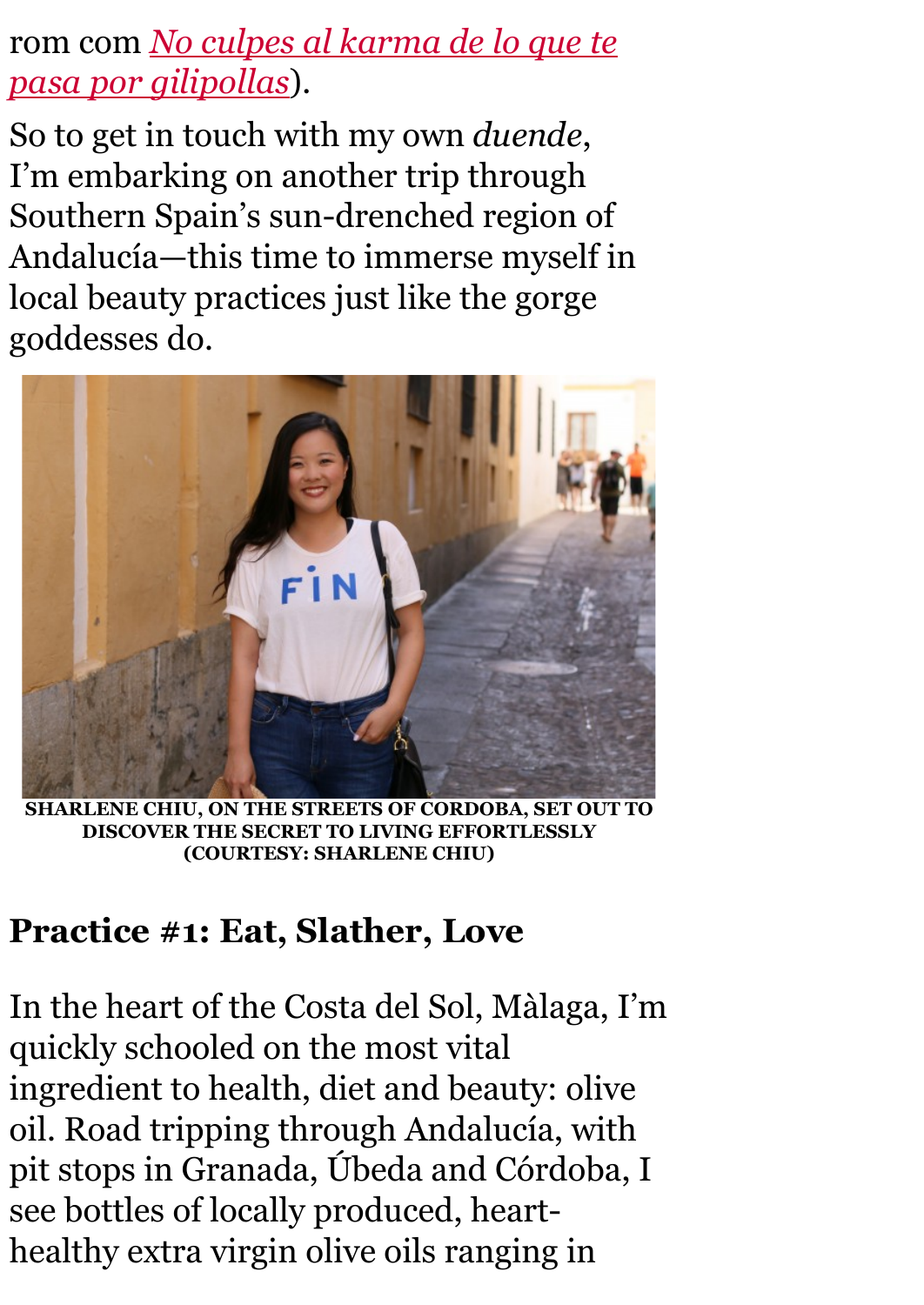degrees of spiciness and sweetness line practically every restaurant table. It's hard not to get swept up in the rhythm of passing the EVOO—bottles clink as one is carefully picked up, then lovingly drizzled over carefully cooked dishes. It's an infectious dance that helped me taste food in an entirely different way.

Yet olive oil is for more than just drenching your bread. Nourishing, oil-based shampoos and conditioners, soaps and body lotions are everywhere, from the corner grocery store to independent boutiques. My favourite: the impeccably curated shop in Baeza, La Casa Del [Aceite](http://www.casadelaceite.com/), a.k.a. The House of Oil.

For the purists though, I learn that olive oil's intense hydration benefits are maximized by applying it straight from the source, onto hands, nails and hair. "My mother taught me that olive oil can be used as a serum to remove and prevent split ends, leaving hair soft and shiny, " my friend Marta Trigo tells me, sharing secrets passed from generation to generation in her family. One envious glance at Marta's lush brunette waves is all it takes for me to buy nearly a suitcase full of decadent olives to bring back home with me.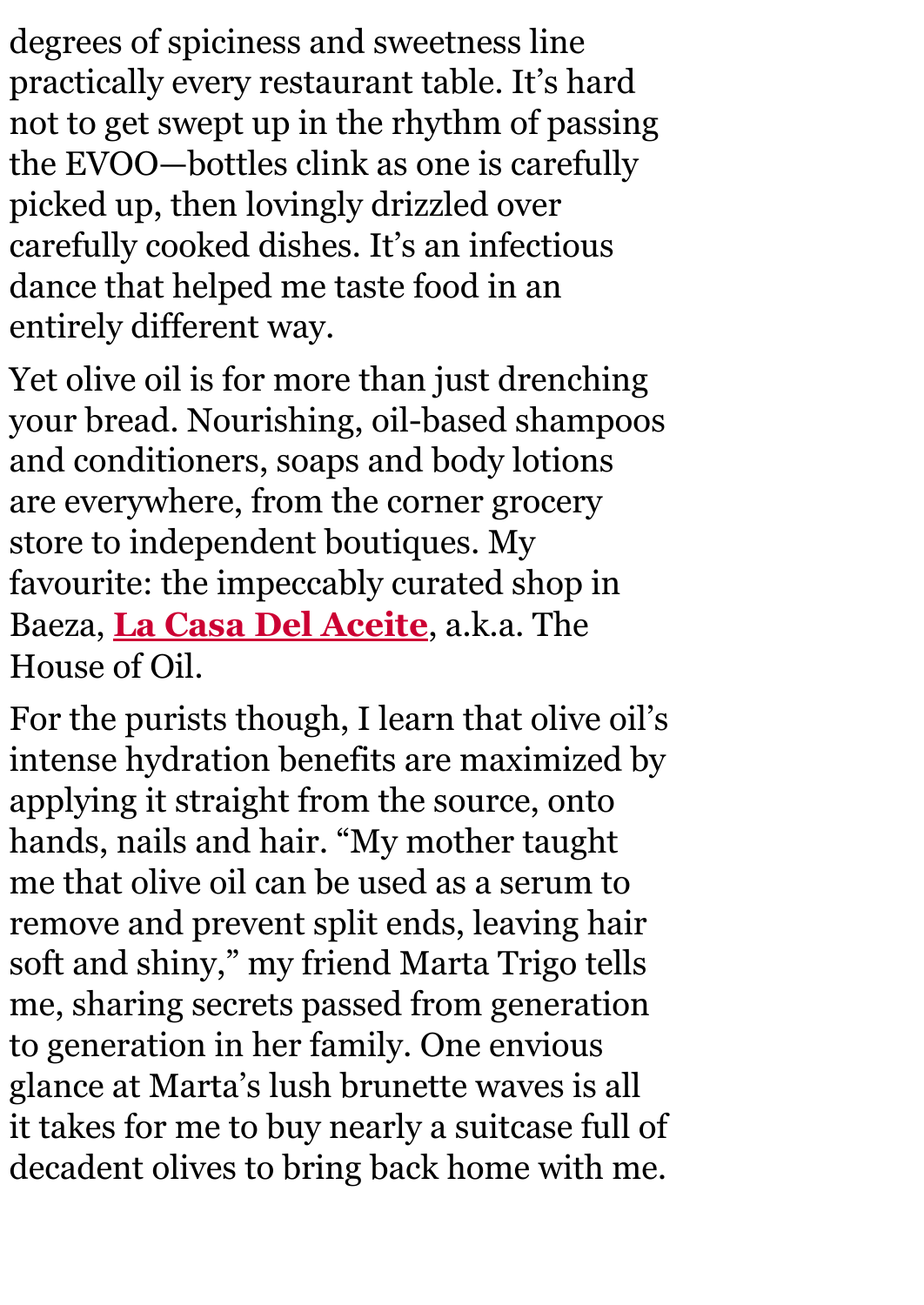

ORE THAN JUST GOOD TO EAT: PRODUCTS AT SINAGOGA DEL AGUA (PHOTO: SHARLENE CHIU)

#### Practice #2: Hail to the Hammam

Hammam, or public baths, is a traditional Islamic practice of cleansing, however it was introduced by the Moors from North Africa when they ruled parts of the region in the early 8th to late 15th centuries—and it's endured ever since. You can still see Moorish influence in Andalucía's architecture, arts, culture, cuisine and health practices. And nowhere is this more apparent that at **Hammam Al-Andalús** in Málaga, one of the first Moorish baths in Spain. This enormous space perfectly replicates the grandeur of the traditional hammams from centuries ago. And it's here that I'm met with soothing steam and the calming aromas of argan, jasmine and amber. Unlike typical hotel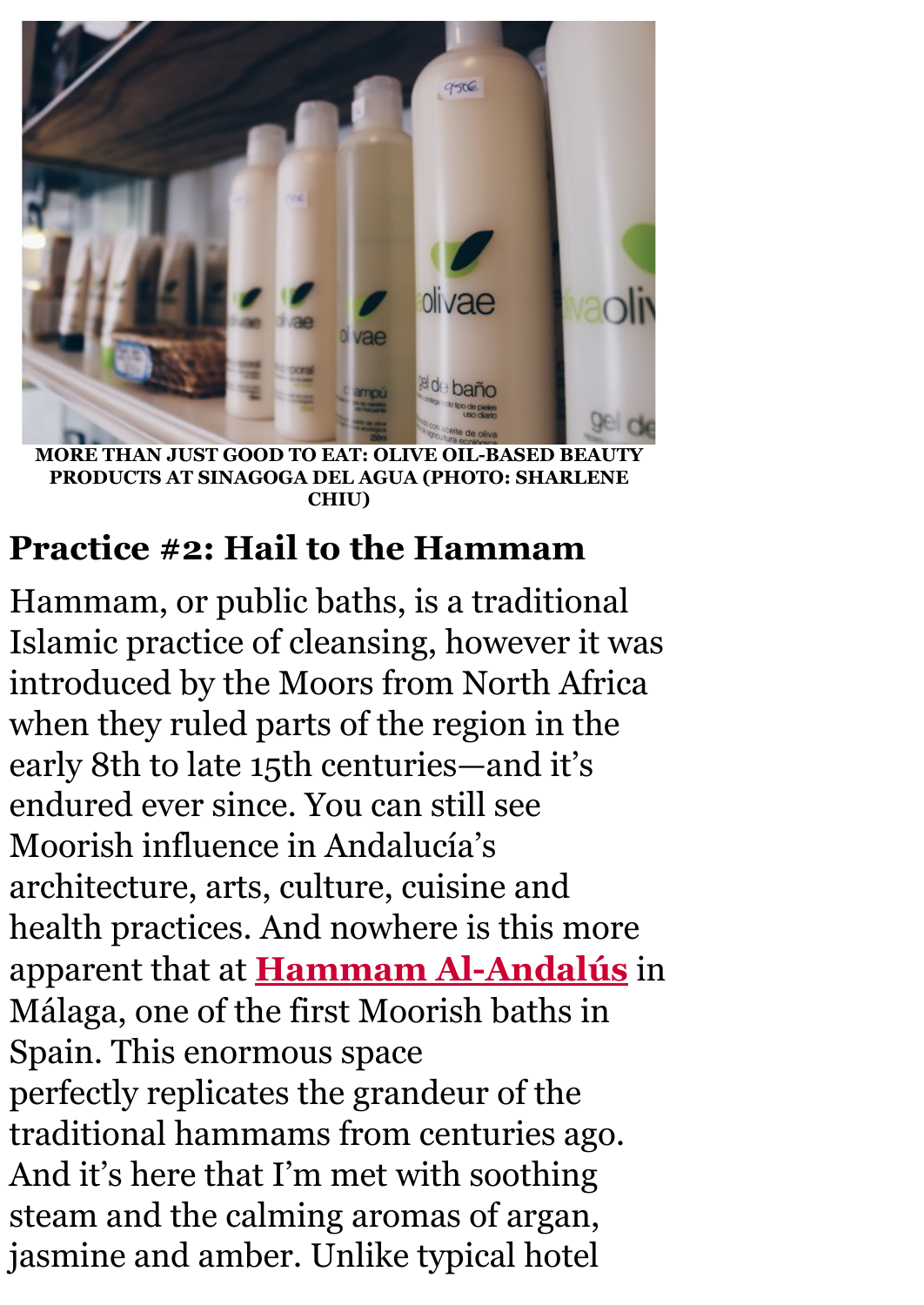spas that offer hammam treatments in a single room, the Al-Andalús contains several separate areas for bathing, plunging and steaming at various temperatures as well as quiet tea rooms to unwind in and treatment floors for massages.

"When you go to a hammam, it feels like Andalucía a thousand years ago. As you care for your body and relax, you can forget everything, " says Nani Estepa López, a vivacious and incredibly knowledgeable local guide in Córdoba. To ease my mind into effortless beauty, I start with a long soak in the tiled warm bath before moving to the hot marble room to relax my muscles, and then quickly plunging into the cold bath that I'm told might help boost my metabolism and immunity. Whether those claims are true, I can honestly say I left the hammam free from stress, my skin noticeably softer and brighter.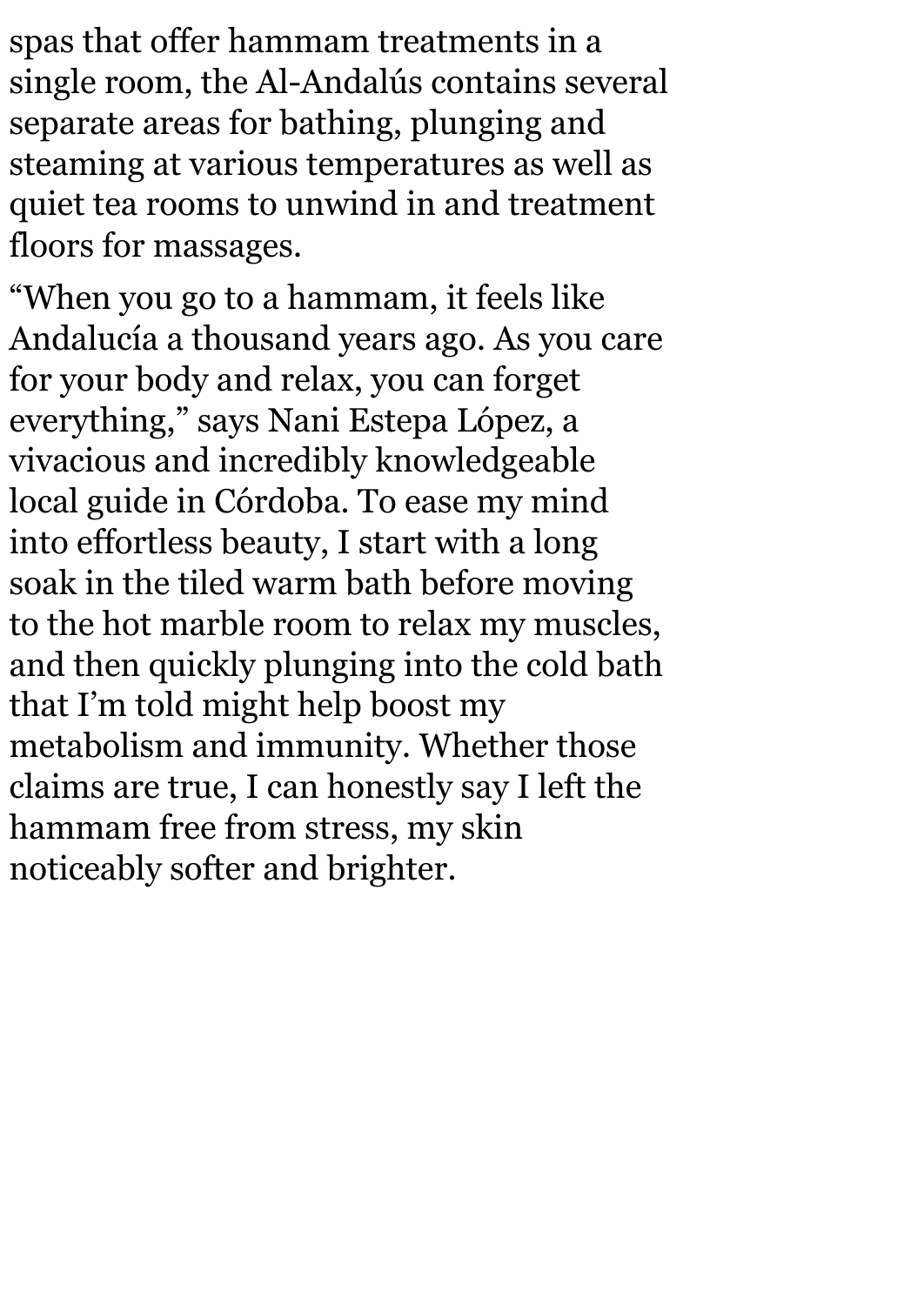

HEALING WATERS AT HAMMAN ALANDALÚS (PHOTO: COURTESY HAMMAN ALANDALÚS)

## Practice #3: Carb Your Enthusiasm

Small plates, called tapas, reign supreme here. Perfectly compact-sized dishes range from the comforting tortilla and pan con tomate to the addictive can't-have-justone [patatas](https://en.wikipedia.org/wiki/Patatas_bravas) bravas. My gal pals laughed at me when I insisted for their ultimate secret to staying so slim and fit despite all the amazing bread and deep fried ham **[croquetas](https://en.wikipedia.org/wiki/Croquette#Spain)**?! Nani admits she doesn't indulge in the bread and croqueta often.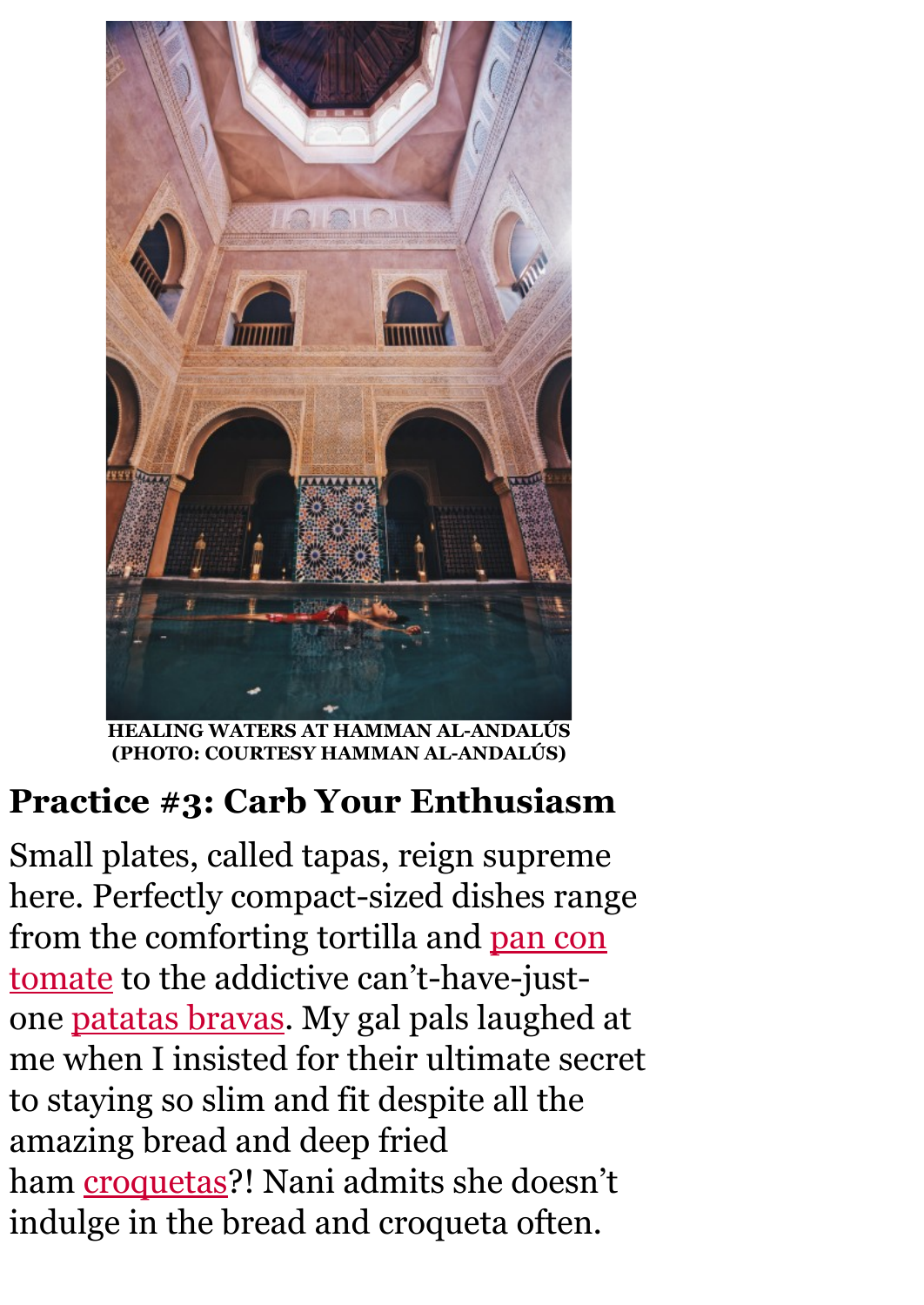Instead, she says she fills her plate with fresh fish and lots of vegetables; she avoids carbs and overeating, opting for quality over quantity. It's a challenge not to fall into the traditional deep-fried coma, but admittedly easier (and just as satisfying) if you with so many incredible local restaurants offering fresh, modern approaches to tapas, like luxe hotspot **Barceló La [Bobadilla](http://www.barcelolabobadilla.com/?lang=en#gastronomia)** and its almost too-beautiful-to-eat shrimp and sea bass [carpaccio,](https://www.facebook.com/cantinalaestacion/) or **Cantina La** Estaciòn in Úbeda which serves up innovative dishes in a space uniquely designed as the interior of a vintage train. Although my girlfriends do curb their carb intake, they don't cut bread out entirely. For my friend Marta, summer's mean salmorejo, a cold soup made with tomatoes, bread, olive oil and salt, typically from Córdoba. She calls it a healthy treat, and it strikes me how high-quality vegetables can indeed be considered a treat. If this is what eating to your health looks like, sign me up!